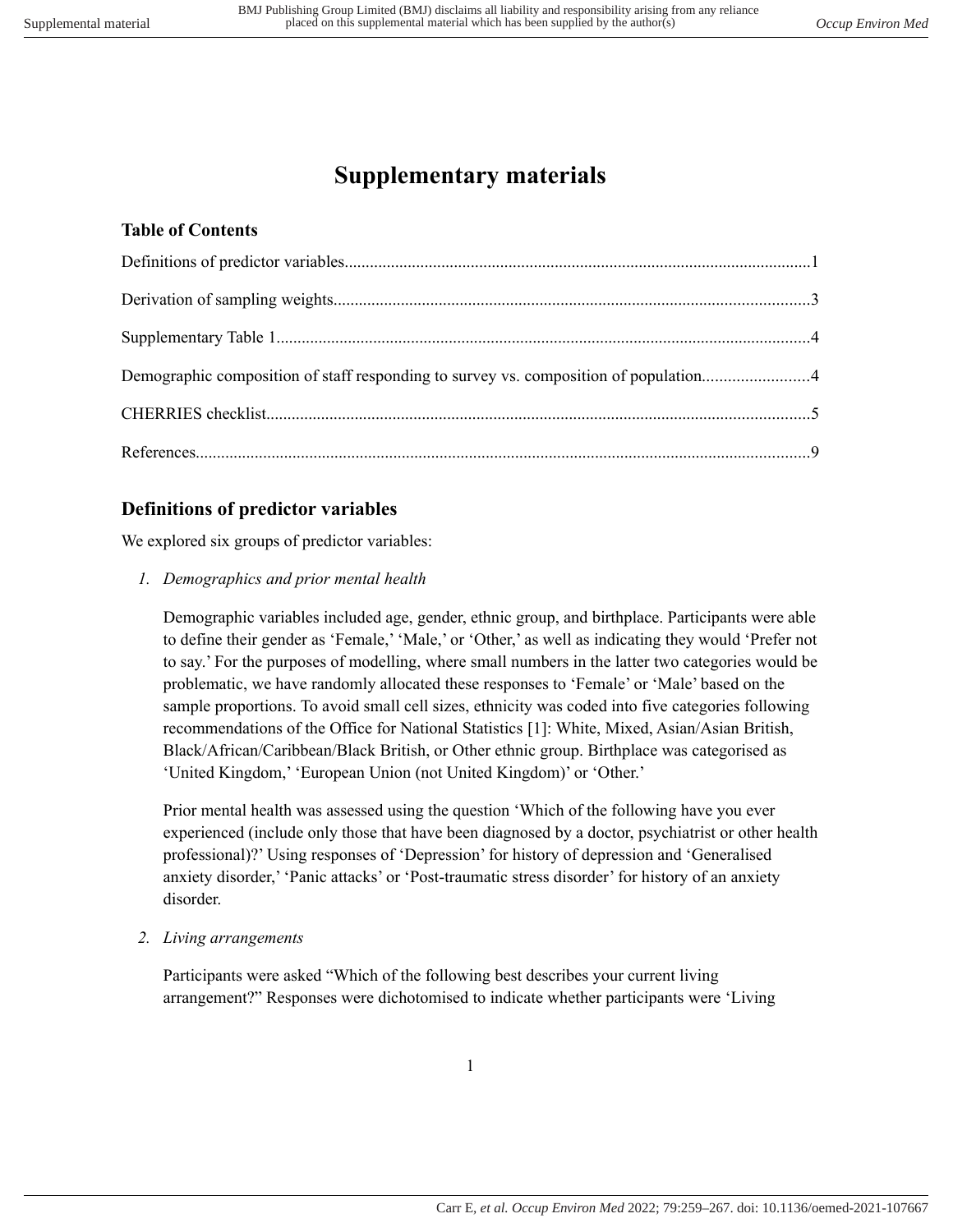alone' (the participant reported living "Alone") vs. 'living with others.' Housing tenure was measured as any 'renting' category vs. all other categories.

#### *3. Caring roles*

The number of children living in the household was measured as an ordinal variable (coded as 0, 1, 2 or 3+ children) and other caregiving responsibilities besides childcare was measured as a binary variable  $(0 = 'No'; 1 = 'Yes').$ 

#### *4. Healthcare*

We considered three variables measured healthcare. (i) Difficulties accessing healthcare from 'Have you needed to access healthcare services since the beginning of the pandemic for reasons other than COVID-19 (coronavirus)?' and 'Were you able to access that service?' categorised as 'Did not need to access healthcare,' 'Needed healthcare and was able to access' and 'Needed healthcare and was not able to access.' (ii) Presence of a long-term condition from 'Do you have any physical conditions or illnesses lasting or expected to last 12 months or more?' (iii) Reported self-isolating or shielding were also included in the healthcare category. 'Self-isolating' was defined as "avoiding contact with others and not leaving the home for any reason". 'Shielding' was defined in the questionnaire as "a type of self-isolation, which involves not leaving your home for any reason for at least 12 weeks to reduce your risk of contracting COVID-19 (coronavirus)".

#### *5. Occupational factors*

Four occupational factors were measured for staff but not students. These included (i) whether the respondent was in a key worker role ('Are you currently fulfilling a 'key worker' role as identified by the government?') and (ii) whether they were on a temporary contract (either 'Fixed term' or 'Casual' contract types). (iii) Participants newly working remotely were identified using questions about working remotely before the pandemic ('No' or 'Occasionally' vs. more often) and since the pandemic. (iv) Staff role, based on participants' stated primary role ("Which of the following best describes your primary role as a member of staff at King's College London?"), was organised into three categories reflecting seniority and the degree of contact with the public: 'Academic, specialist and management,' 'Research, clerical and technical,' and 'Teaching, facilities, and clinical.' These categorises were defined as shown below:

| Responses recorded in questionnaire | Derived category used in analyses     |
|-------------------------------------|---------------------------------------|
| Academic                            |                                       |
| Specialists and professionals       | "Academic, specialist and management" |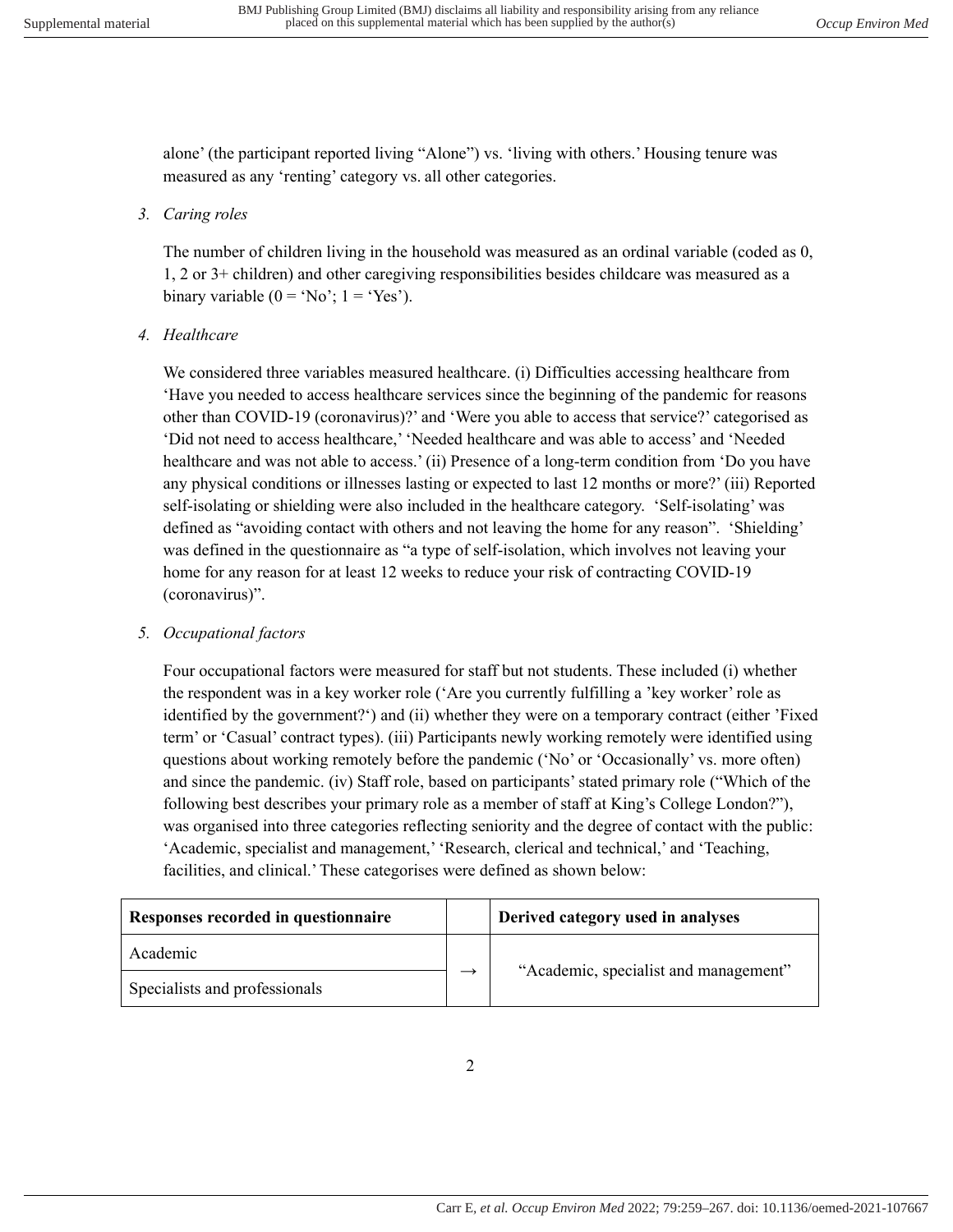| Management |                   |                                     |
|------------|-------------------|-------------------------------------|
| Research   |                   |                                     |
| Clerical   | $\longrightarrow$ | "Research, clerical and technical"  |
| Technical  |                   |                                     |
| Teaching   |                   |                                     |
| Facilities | $\rightarrow$     | "Teaching, facilities and clinical" |
| Clinical   |                   |                                     |

6. 'COVID-19' perceived infection status was defined using the question 'Do you think that you have had COVID-19 (coronavirus) at any time?' with responses dichotomised as 'Definitely' or 'Probably' vs. 'No' or 'Unsure.'

#### <span id="page-2-0"></span>**Derivation of sampling weights**

Sampling weights were calculated for staff and PGR students separately. Information on age group, gender, and ethnicity for the target population (all KCL staff and PGR students, respectively) were extracted from administrative records. The procedure to derive weights was:

- 1. We harmonised the categories in administrative records with those measured in the survey.
- 2. Missing information in the survey data (for age group, gender, and ethnicity) was imputed with k-nearest neighbours (with k=5 nearest neighbours) using the kNN function from the VIM [2] package for R [3].
- 3. Weights (W) were derived based on age group, gender, and ethnicity using raking (iterative proportional fitting) using the rake function of the survey package [4] for R.
- 4. Extreme values were trimmed to  $W_T$ , where:

 $W_T$  = median(W) + (5  $*$  IQR(W))

(IQR = inter quartile range). This involved setting any weight greater than  $W_T$  to  $W_T$ .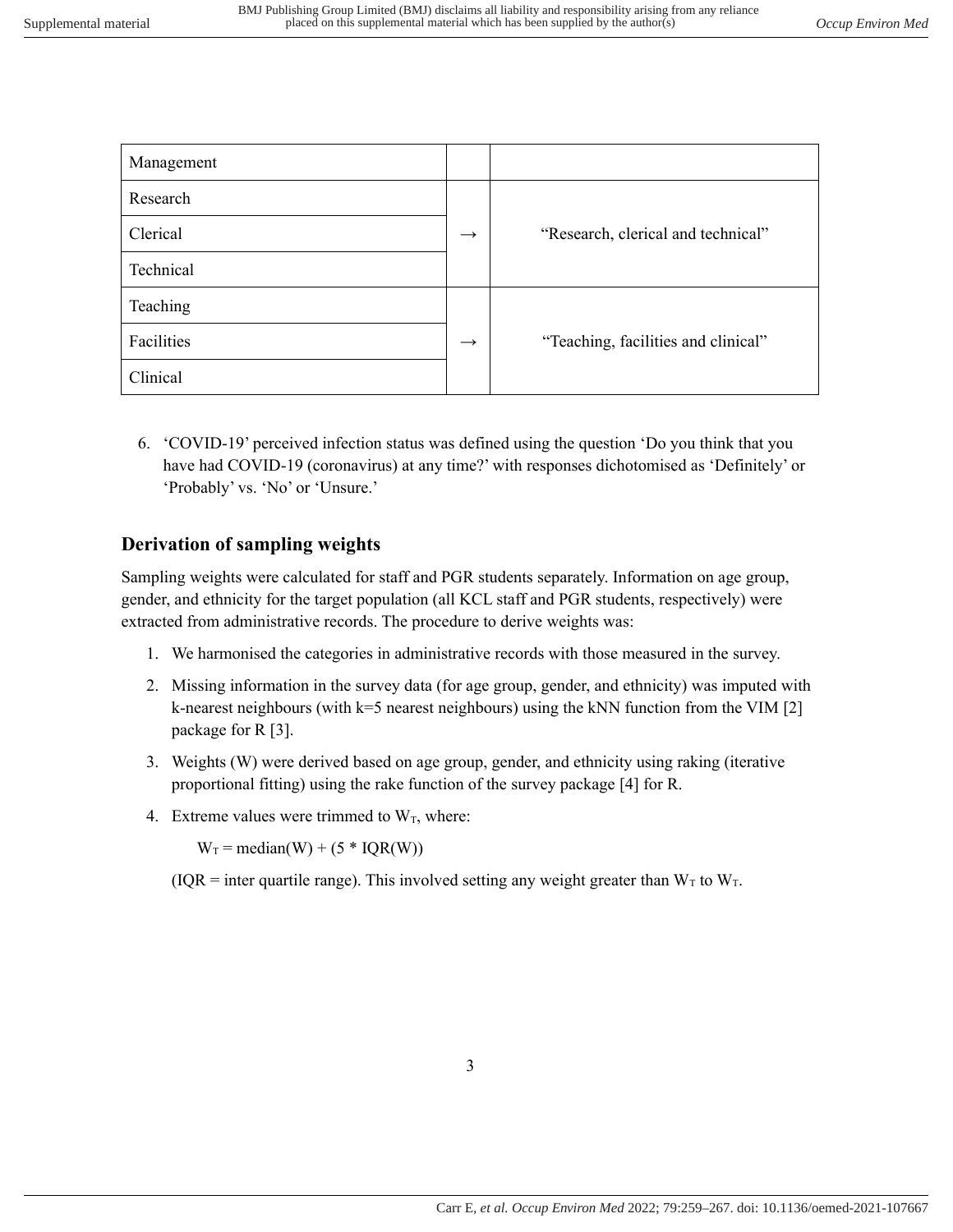## <span id="page-3-1"></span><span id="page-3-0"></span>**Supplementary Table 1**

*Demographic composition of staff responding to survey vs. composition of population*

Unweighted percentages.

|                      |              | <b>Staff</b>      |                    | <b>PGR</b> students |                           |
|----------------------|--------------|-------------------|--------------------|---------------------|---------------------------|
|                      |              | Admin.<br>records | Baseline<br>survey | Admin.<br>records   | <b>Baseline</b><br>survey |
|                      |              | $\frac{0}{0}$     | $\frac{0}{0}$      | $\frac{0}{0}$       | $\frac{0}{0}$             |
|                      | Female       | 55                | 69                 | 57                  | 72                        |
| Gender               | Male         | 45                | 31                 | 43                  | 28                        |
|                      | $16 - 25$    | 5                 | $\overline{4}$     | --                  | --                        |
|                      | $26 - 35$    | 35                | 34                 |                     |                           |
| Age group            | $36 - 45$    | 28                | 29                 |                     |                           |
| (S <sup>t</sup> aff) | $46 - 55$    | 18                | 19                 |                     |                           |
|                      | $56 - 65$    | 11                | 11                 |                     |                           |
|                      | $>= 66$      | $\overline{3}$    | $\mathfrak{Z}$     |                     |                           |
|                      | $18 - 24$    |                   |                    | 18                  | 14                        |
| Age group            | $25 - 29$    |                   |                    | 39                  | 47                        |
| (PGR)<br>students)   | $30 - 39$    |                   |                    | 31                  | 25                        |
|                      | $40+$        |                   |                    | 12                  | 13                        |
| Ethnic group         | White        | 70                | 87                 | 61                  | $78\,$                    |
|                      | <b>Black</b> | 5                 | $\mathbf 1$        | $\overline{4}$      | $\sqrt{2}$                |
|                      | Asian        | 12                | 6                  | 23                  | 12                        |
|                      | Mixed        | $\overline{4}$    | $\overline{4}$     | 5                   | $\mathfrak{Z}$            |
|                      | Other        | $\,$ $\,$         | $\overline{2}$     | $\boldsymbol{7}$    | $\sqrt{5}$                |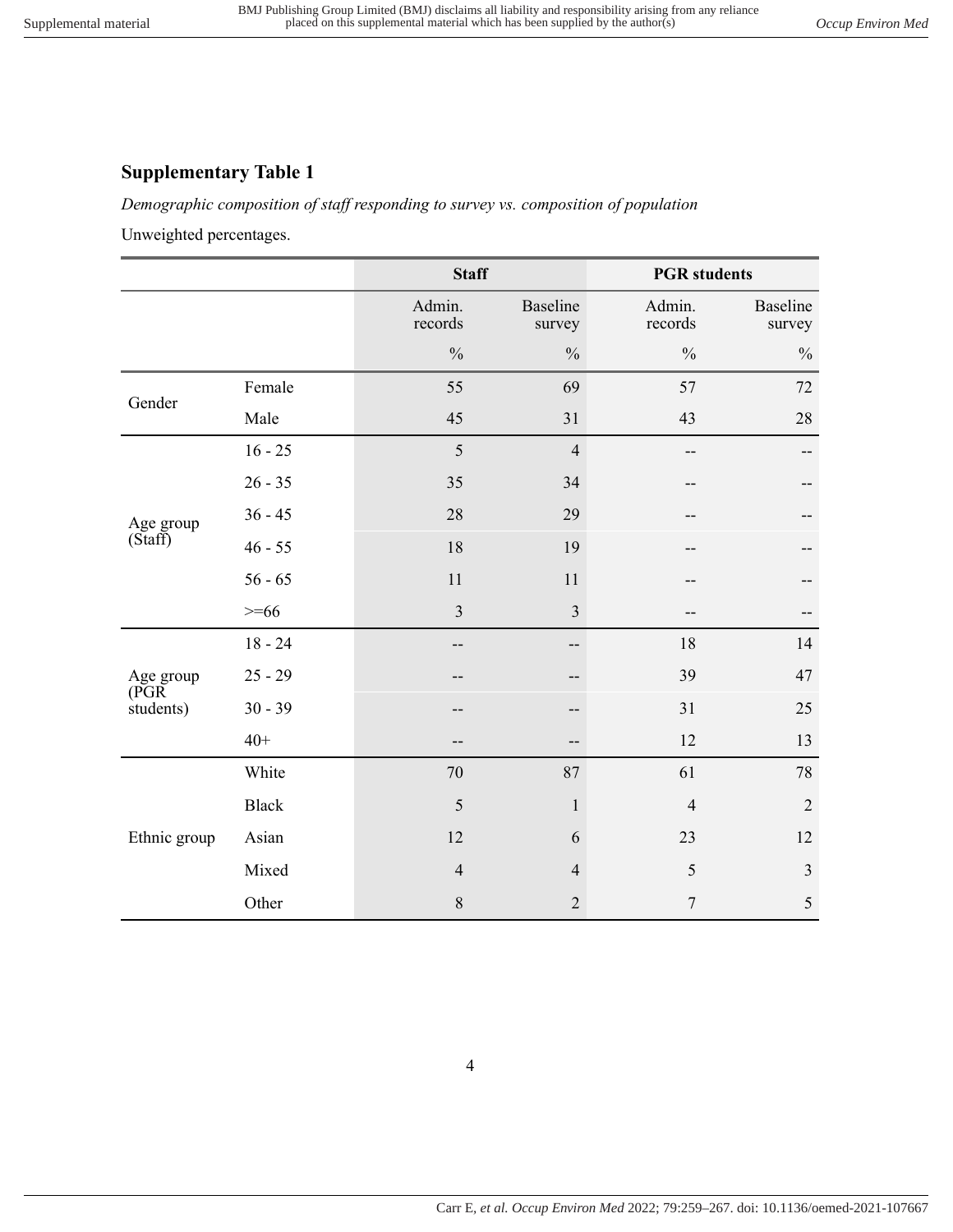## <span id="page-4-0"></span>**CHERRIES checklist**

A CHERRIES checklist (Checklist for Reporting Results of Internet E-Surveys) [5] is provided below.

| <b>Checklist</b><br><b>Item</b>        | <b>Explanation</b>                                                                                                                                                                                                                                                                                                                                                                                                                      | <b>Page Number</b>                                                                                                                             |
|----------------------------------------|-----------------------------------------------------------------------------------------------------------------------------------------------------------------------------------------------------------------------------------------------------------------------------------------------------------------------------------------------------------------------------------------------------------------------------------------|------------------------------------------------------------------------------------------------------------------------------------------------|
| Describe<br>survey design              | Describe target population, sample frame. Is the sample a<br>convenience sample? (In "open" surveys this is most likely.)                                                                                                                                                                                                                                                                                                               | 4, 5.                                                                                                                                          |
| IRB approval                           | Mention whether the study has been approved by an IRB.                                                                                                                                                                                                                                                                                                                                                                                  | Described in [6].                                                                                                                              |
| Informed<br>consent                    | Describe the informed consent process. Where were the<br>participants told the length of time of the survey, which data<br>were stored and where and for how long, who the investigator<br>was, and the purpose of the study?                                                                                                                                                                                                           | Described in [6].                                                                                                                              |
| Data protection                        | If any personal information was collected or stored, describe<br>what mechanisms were used to protect unauthorized access.                                                                                                                                                                                                                                                                                                              | Described in [6].                                                                                                                              |
| Development<br>and testing             | State how the survey was developed, including whether the<br>usability and technical functionality of the electronic<br>questionnaire had been tested before fielding the questionnaire.                                                                                                                                                                                                                                                | Described in [6].                                                                                                                              |
| Open survey<br>versus closed<br>survey | An "open survey" is a survey open for each visitor of a site,<br>while a closed survey is only open to a sample which the<br>investigator knows (password-protected survey).                                                                                                                                                                                                                                                            | This was an open survey, with<br>the restriction that invitations<br>to participate were sent to<br>participants' university email<br>account. |
| Contact mode                           | Indicate whether or not the initial contact with the potential<br>participants was made on the Internet. (Investigators may also<br>send out questionnaires by mail and allow for Web-based data<br>entry.)                                                                                                                                                                                                                             | See page 5.                                                                                                                                    |
| Advertising the<br>survey              | How/where was the survey announced or advertised? Some<br>examples are offline media (newspapers), or online (mailing<br>lists – If yes, which ones?) or banner ads (Where were these<br>banner ads posted and what did they look like?). It is important<br>to know the wording of the announcement as it will heavily<br>influence who chooses to participate. Ideally the survey<br>announcement should be published as an appendix. | The survey was advertised<br>internally via newsletters and<br>internal social media. Please<br>refer to [6] for details.                      |
| Web/E-mail                             | State the type of e-survey (eg, one posted on a Web site, or one<br>sent out through e-mail). If it is an e-mail survey, were the<br>responses entered manually into a database, or was there an<br>automatic method for capturing responses?                                                                                                                                                                                           | See page 5. Responses were<br>automatically captured using<br>online survey software. Please<br>refer to [6] for details.                      |
| Context                                | Describe the Web site (for mailing list/newsgroup) in which<br>the survey was posted. What is the Web site about, who is<br>visiting it, what are visitors normally looking for? Discuss to                                                                                                                                                                                                                                             | Not applicable.                                                                                                                                |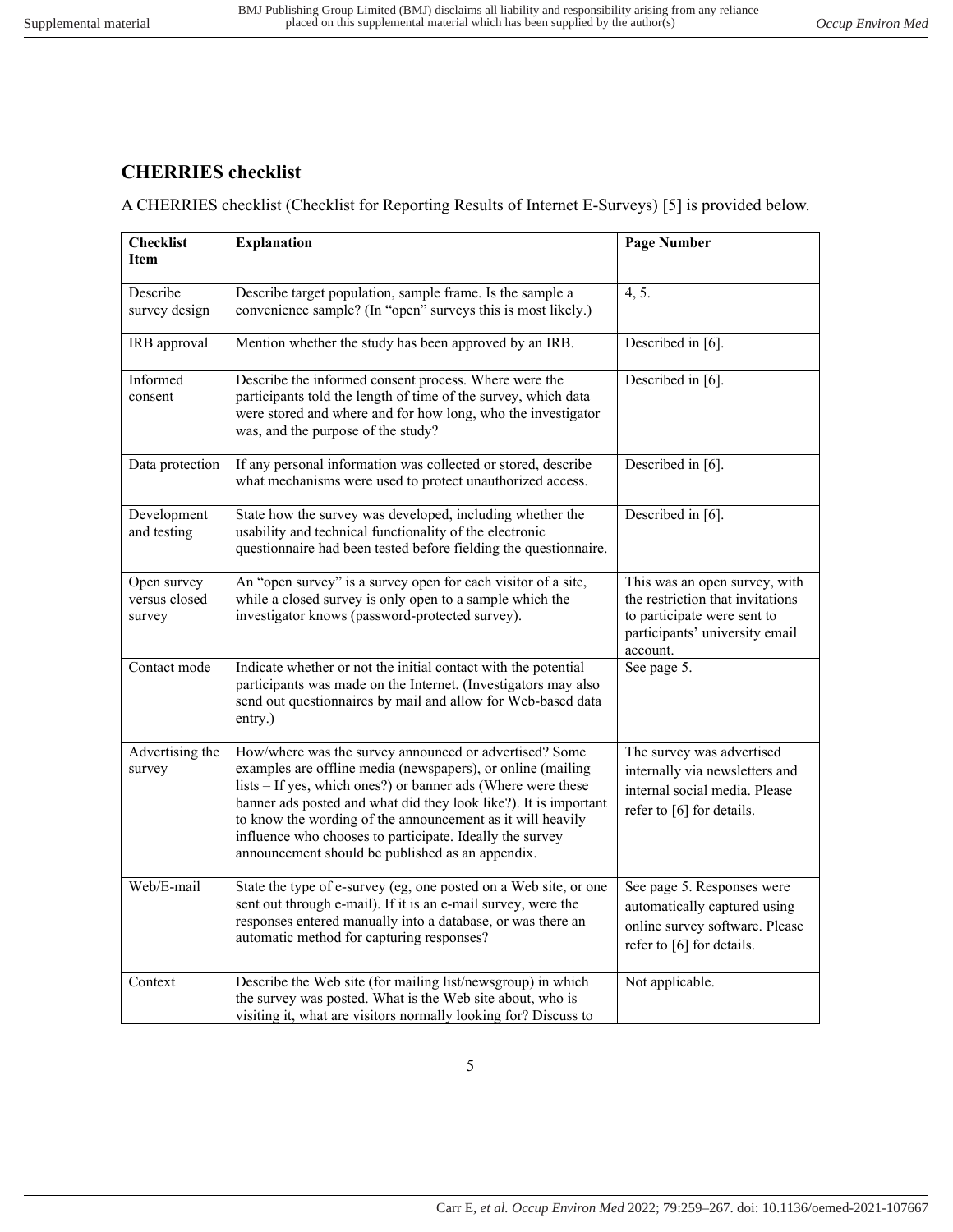|                                                | what degree the content of the Web site could pre-select the<br>sample or influence the results. For example, a survey about<br>vaccination on a anti-immunization Web site will have<br>different results from a Web survey conducted on a<br>government Web site                                                                                                                                                                                                                                                  |                                                                                                                                              |
|------------------------------------------------|---------------------------------------------------------------------------------------------------------------------------------------------------------------------------------------------------------------------------------------------------------------------------------------------------------------------------------------------------------------------------------------------------------------------------------------------------------------------------------------------------------------------|----------------------------------------------------------------------------------------------------------------------------------------------|
| Mandatory/<br>voluntary                        | Was it a mandatory survey to be filled in by every visitor who<br>wanted to enter the Web site, or was it a voluntary survey?                                                                                                                                                                                                                                                                                                                                                                                       | Voluntary.                                                                                                                                   |
| Incentives                                     | Were any incentives offered (eg, monetary, prizes, or non-<br>monetary incentives such as an offer to provide the survey<br>results)?                                                                                                                                                                                                                                                                                                                                                                               | No.                                                                                                                                          |
| Time/Date                                      | In what timeframe were the data collected?                                                                                                                                                                                                                                                                                                                                                                                                                                                                          | 5.                                                                                                                                           |
| Randomization<br>of items or<br>questionnaires | To prevent biases items can be randomized or alternated.                                                                                                                                                                                                                                                                                                                                                                                                                                                            | No.                                                                                                                                          |
| Adaptive<br>questioning                        | Use adaptive questioning (certain items, or only conditionally<br>displayed based on responses to other items) to reduce number<br>and complexity of the questions.                                                                                                                                                                                                                                                                                                                                                 | Yes.                                                                                                                                         |
| Number of<br>Items                             | What was the number of questionnaire items per page? The<br>number of items is an important factor for the completion rate.                                                                                                                                                                                                                                                                                                                                                                                         | This was dependent on the<br>questionnaire instrument and<br>device being used. On average,<br>$\approx$ 3 items were displayed per<br>page. |
| Number of<br>screens (pages)                   | Over how many pages was the questionnaire distributed? The<br>number of items is an important factor for the completion rate.                                                                                                                                                                                                                                                                                                                                                                                       | This was dependent on the<br>questionnaire instrument and<br>device being used. On average,<br>$\approx$ 10 pages were displayed.            |
| Completeness<br>check                          | It is technically possible to do consistency or completeness<br>checks before the questionnaire is submitted. Was this done,<br>and if "yes", how (usually JAVAScript)? An alternative is to<br>check for completeness after the questionnaire has been<br>submitted (and highlight mandatory items). If this has been<br>done, it should be reported. All items should provide a non-<br>response option such as "not applicable" or "rather not say",<br>and selection of one response option should be enforced. | Yes, this was provided by the<br>survey software (Qualtrics).                                                                                |
| Review step                                    | State whether respondents were able to review and change<br>their answers (eg, through a Back button or a Review step<br>which displays a summary of the responses and asks the<br>respondents if they are correct).                                                                                                                                                                                                                                                                                                | Yes.                                                                                                                                         |
| Unique site<br>visitor                         | If you provide view rates or participation rates, you need to<br>define how you determined a unique visitor. There are different<br>techniques available, based on IP addresses or cookies or both.                                                                                                                                                                                                                                                                                                                 | Not applicable, view rates were<br>not provided.                                                                                             |
| View rate<br>(Ratio of                         | Requires counting unique visitors to the first page of the<br>survey, divided by the number of unique site visitors (not page                                                                                                                                                                                                                                                                                                                                                                                       | Not applicable.                                                                                                                              |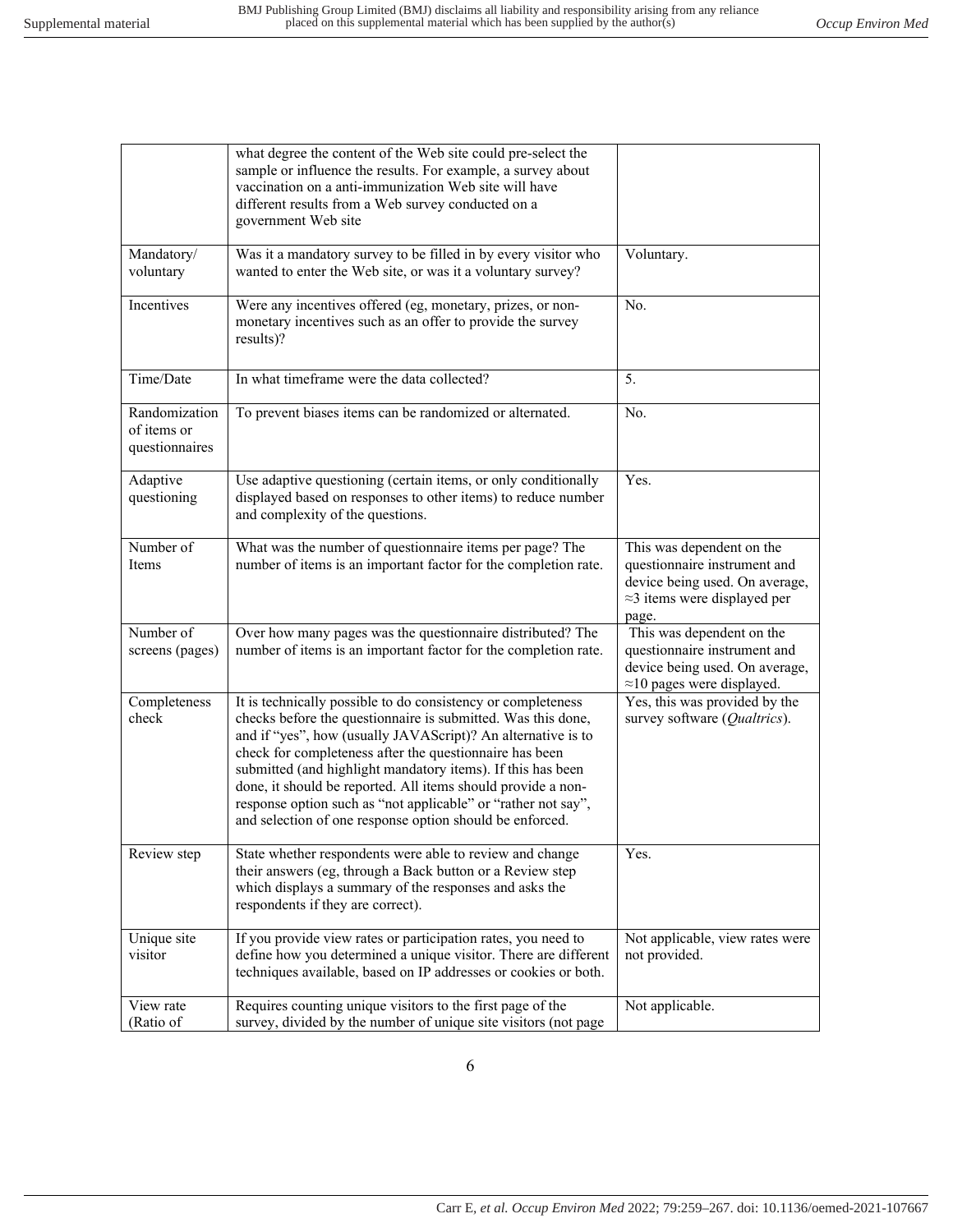| unique survey<br>visitors/unique<br>site visitors)<br>Participation<br>rate (Ratio of                      | views!). It is not unusual to have view rates of less than 0.1 %<br>if the survey is voluntary.<br>Count the unique number of people who filled in the first<br>survey page (or agreed to participate, for example by checking                                                                                                                                                                                                                                                                                                                                                                     | Not applicable.                                                                                                                                                                                               |
|------------------------------------------------------------------------------------------------------------|----------------------------------------------------------------------------------------------------------------------------------------------------------------------------------------------------------------------------------------------------------------------------------------------------------------------------------------------------------------------------------------------------------------------------------------------------------------------------------------------------------------------------------------------------------------------------------------------------|---------------------------------------------------------------------------------------------------------------------------------------------------------------------------------------------------------------|
| unique visitors<br>who agreed to<br>participate/uni<br>que first survey<br>page visitors)                  | a checkbox), divided by visitors who visit the first page of the<br>survey (or the informed consents page, if present). This can<br>also be called "recruitment" rate.                                                                                                                                                                                                                                                                                                                                                                                                                             |                                                                                                                                                                                                               |
| Completion<br>rate (Ratio of<br>users who<br>finished the<br>survey/users<br>who agreed to<br>participate) | The number of people submitting the last questionnaire page,<br>divided by the number of people who agreed to participate (or<br>submitted the first survey page). This is only relevant if there is<br>a separate "informed consent" page or if the survey goes over<br>several pages. This is a measure for attrition. Note that<br>"completion" can involve leaving questionnaire items blank.<br>This is not a measure for how completely questionnaires were<br>filled in. (If you need a measure for this, use the word<br>"completeness rate".)                                             | Not applicable.                                                                                                                                                                                               |
| Cookies used                                                                                               | Indicate whether cookies were used to assign a unique user<br>identifier to each client computer. If so, mention the page on<br>which the cookie was set and read, and how long the cookie<br>was valid. Were duplicate entries avoided by preventing users<br>access to the survey twice; or were duplicate database entries<br>having the same user ID eliminated before analysis? In the<br>latter case, which entries were kept for analysis (eg, the first<br>entry or the most recent)?                                                                                                      | Yes, cookies were assigned to<br>unique users upon consenting<br>to take part in the study.<br>Cookies were valid for 7 days,<br>and were checked on each page<br>to validate the questionnaire<br>completer. |
| IP check                                                                                                   | Indicate whether the IP address of the client computer was<br>used to identify potential duplicate entries from the same user.<br>If so, mention the period of time for which no two entries from<br>the same IP address were allowed (eg, 24 hours). Were<br>duplicate entries avoided by preventing users with the same IP<br>address access to the survey twice; or were duplicate database<br>entries having the same IP address within a given period of<br>time eliminated before analysis? If the latter, which entries<br>were kept for analysis (eg, the first entry or the most recent)? | Not applicable.                                                                                                                                                                                               |
| Log file<br>analysis                                                                                       | Indicate whether other techniques to analyze the log file for<br>identification of multiple entries were used. If so, please<br>describe.                                                                                                                                                                                                                                                                                                                                                                                                                                                          | No.                                                                                                                                                                                                           |
| Registration                                                                                               | In "closed" (non-open) surveys, users need to login first and it<br>is easier to prevent duplicate entries from the same user.<br>Describe how this was done. For example, was the survey<br>never displayed a second time once the user had filled it in, or<br>was the username stored together with the survey results and<br>later eliminated? If the latter, which entries were kept for                                                                                                                                                                                                      | Not applicable.                                                                                                                                                                                               |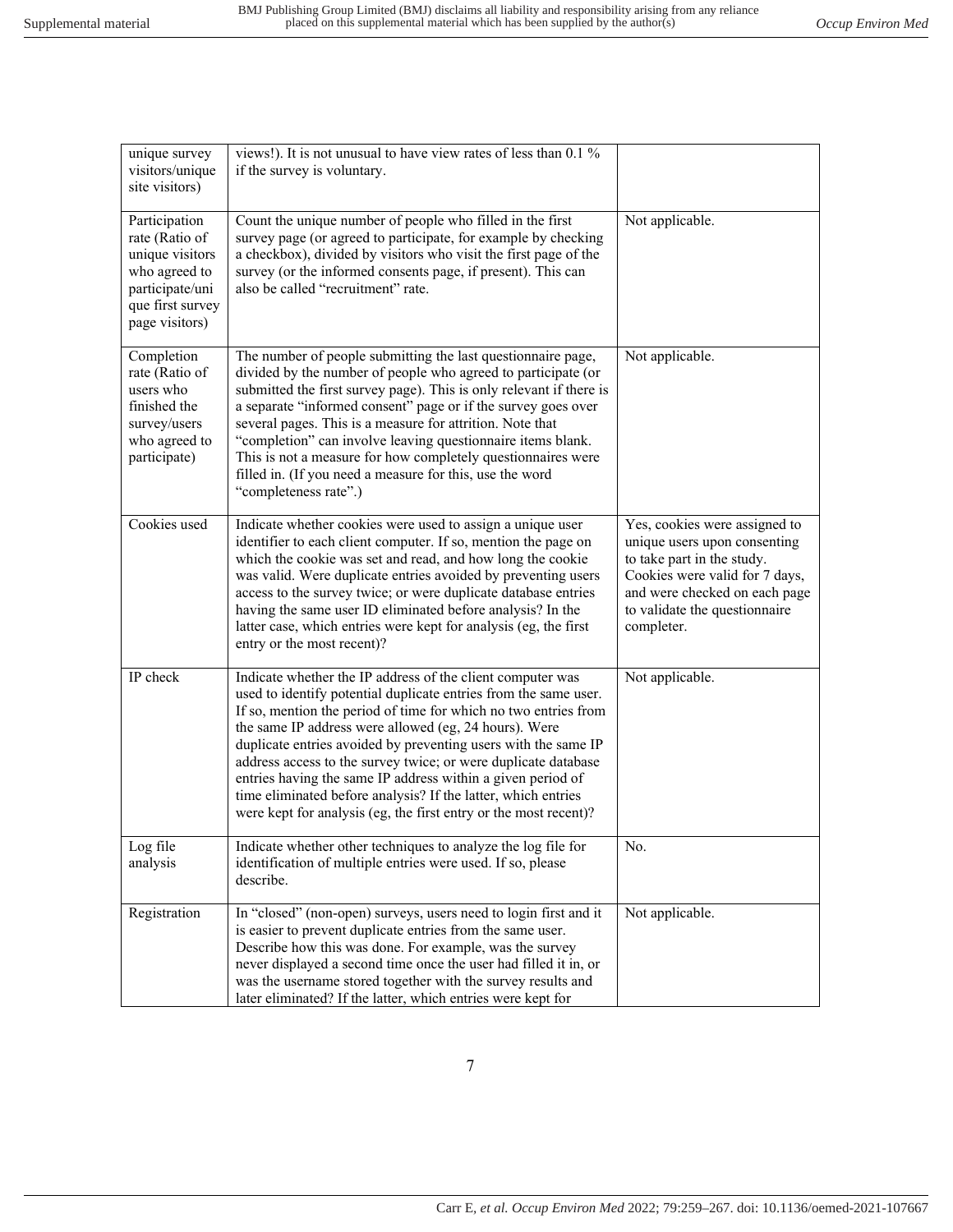|                                                                     | analysis (eg, the first entry or the most recent)?                                                                                                                                                                                                     |                                                                                                                                                  |
|---------------------------------------------------------------------|--------------------------------------------------------------------------------------------------------------------------------------------------------------------------------------------------------------------------------------------------------|--------------------------------------------------------------------------------------------------------------------------------------------------|
| Handling of<br>incomplete<br>questionnaires                         | Were only completed questionnaires analyzed? Were<br>questionnaires which terminated early (where, for example,<br>users did not go through all questionnaire pages) also<br>analyzed?                                                                 | Incomplete questionnaires<br>were analysed.                                                                                                      |
| <b>Questionnaires</b><br>submitted with<br>an atypical<br>timestamp | Some investigators may measure the time people needed to fill<br>in a questionnaire and exclude questionnaires that were<br>submitted too soon. Specify the timeframe that was used as a<br>cut-off point, and describe how this point was determined. | Respondents had to complete<br>the questionnaire within two<br>weeks of consenting to<br>participate and receiving the<br>survey link via email. |
| Statistical<br>correction                                           | Indicate whether any methods such as weighting of items or<br>propensity scores have been used to adjust for the non-<br>representative sample; if so, please describe the methods.                                                                    | See page 8 and supplementary<br>materials.                                                                                                       |